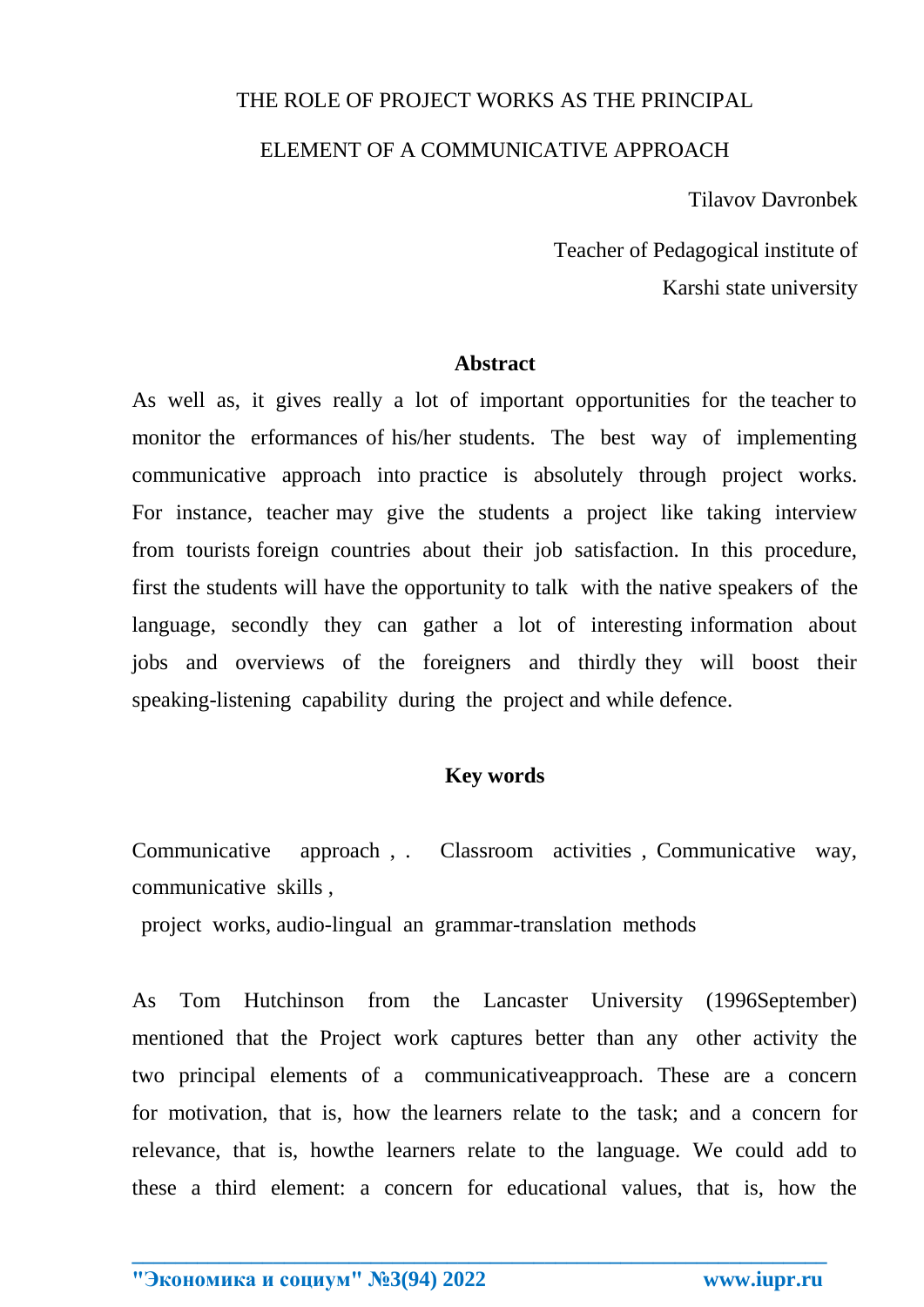language curriculum relates to learner. Let's look at these elements in a bit more detail. A foreign

language can often seem a remote and unreal thing. This inevitably has a negative effect on motivation, because the students don't see the language as relevant to their own lives. If learners are going to become real language users, they must learn that English can be used to talk about their own world. Project work helps to bridge this relevance gap in three ways. First, project work helps to integrate the foreign language into the network of the learner's own communicative competence. Second, project work helps to make the language more relevant to learners' actual needs, because they are learning how to communicate about their own world -- about their

house, their family, their town, and so forth. Third, project work establishes a sounder relationship between language and culture. With project work the language acts as a bridge, enabling two

cultures to communicate with each other. There is a growing awareness among language teachers that the process and content of the language class should contribute towards the general educational development of the learner. Project work encourages initiative, independence, magination, self-discipline and co-operation together with cross-curricular skills development where knowledge gained in other subjects may be used in the English class. [1]

The communicative approach is based on the idea that learning language successfully comes hrough having to communicate real meaning. When learners are involved in real communication, their natural strategies for language acquisition will be used, and this will allow them to learn to use the language.

Practising question forms by asking learners to find out personal information about their colleagues is an example of the communicative approach, as it involves meaningful communication. Classroom activities guided by the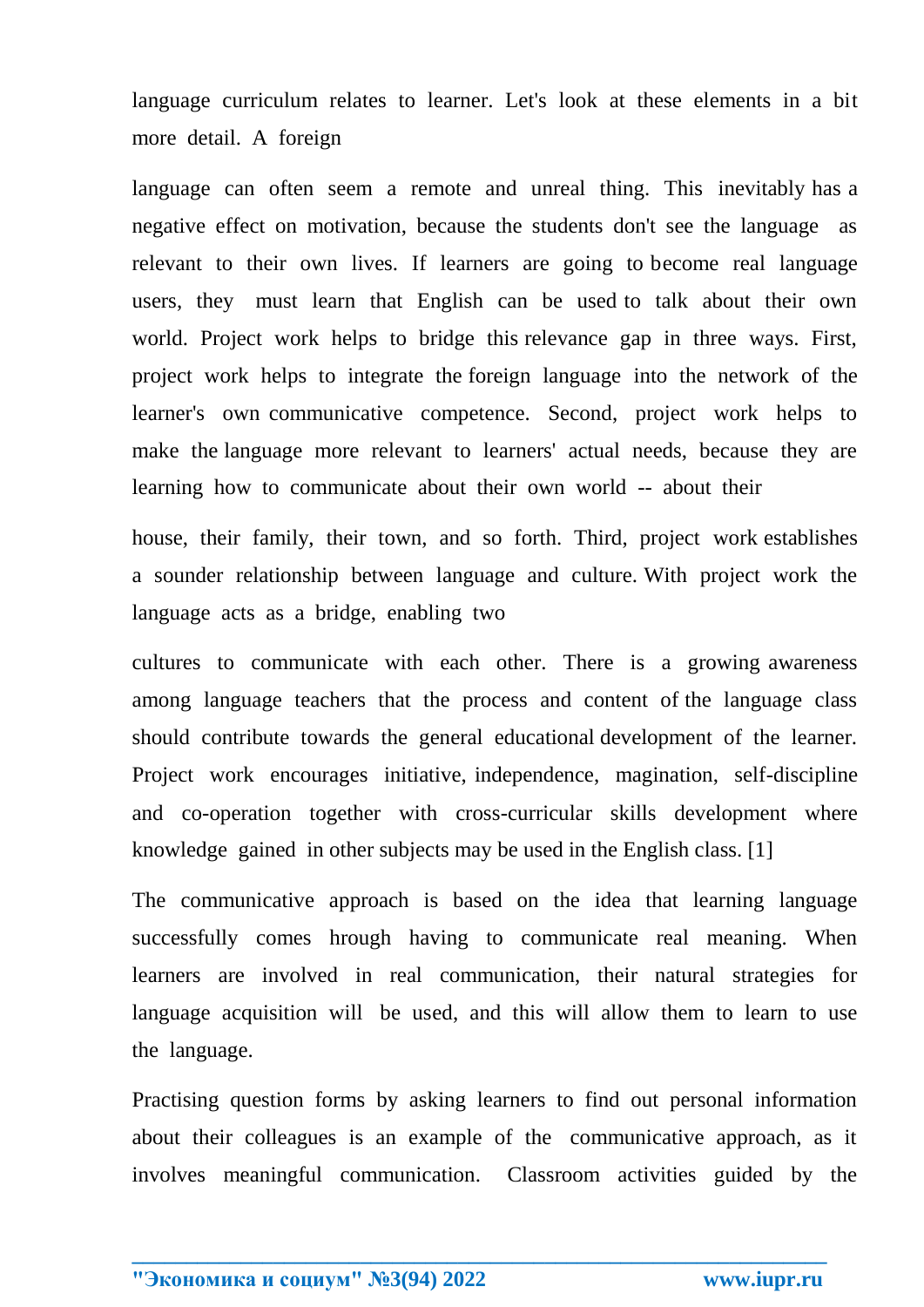communicative approach are characterized by trying to produce meaningful and real communication, at all levels. As a result there may be more emphasis on skills than systems, lessons are more learner-centred, and there may be use of authentic materials.[2]

Communicative approach first was used in 1970's and it has become ,ore or less standard method for teaching foreign languages, especially in the primary and secondary levels of education. Communicative language teaching makes use of real-life or simulations in order to promote effective language use. The teacher sets up a situation and the students have to perform like they were in real life situation. This enables the teacher to talk less and analyses more listening to the students. As well as, it is much more beneficial for the students, too. "Because of the increased encouragement to participate fully, they gain confidence through direct experience in what they can achieve, motivating them to use the language more frequently and allowing them to learn more quickly" –claims Steve Wheatley. [3]

Above we have just gotten acquainted with the communicative approach in language learning and project works- what they are, how they were formed first and how they can be useful while designing the classes. Now let us mix these two things up together and discuss how they can be used effectively and usefully. As it was mentioned above by the scholars when the project works were started to be used in the classes it boosted both effectiveness in teachers work and

students' performance. Because it enabled them to feel more in real life situation which could not be given by the other previous methods like audiolingual and grammar-translation methods. In those

methods the students learned just the grammar and new vocabulary but when it came to establish this knowledge into practice they faced a lot of difficulties as they did not have any experience.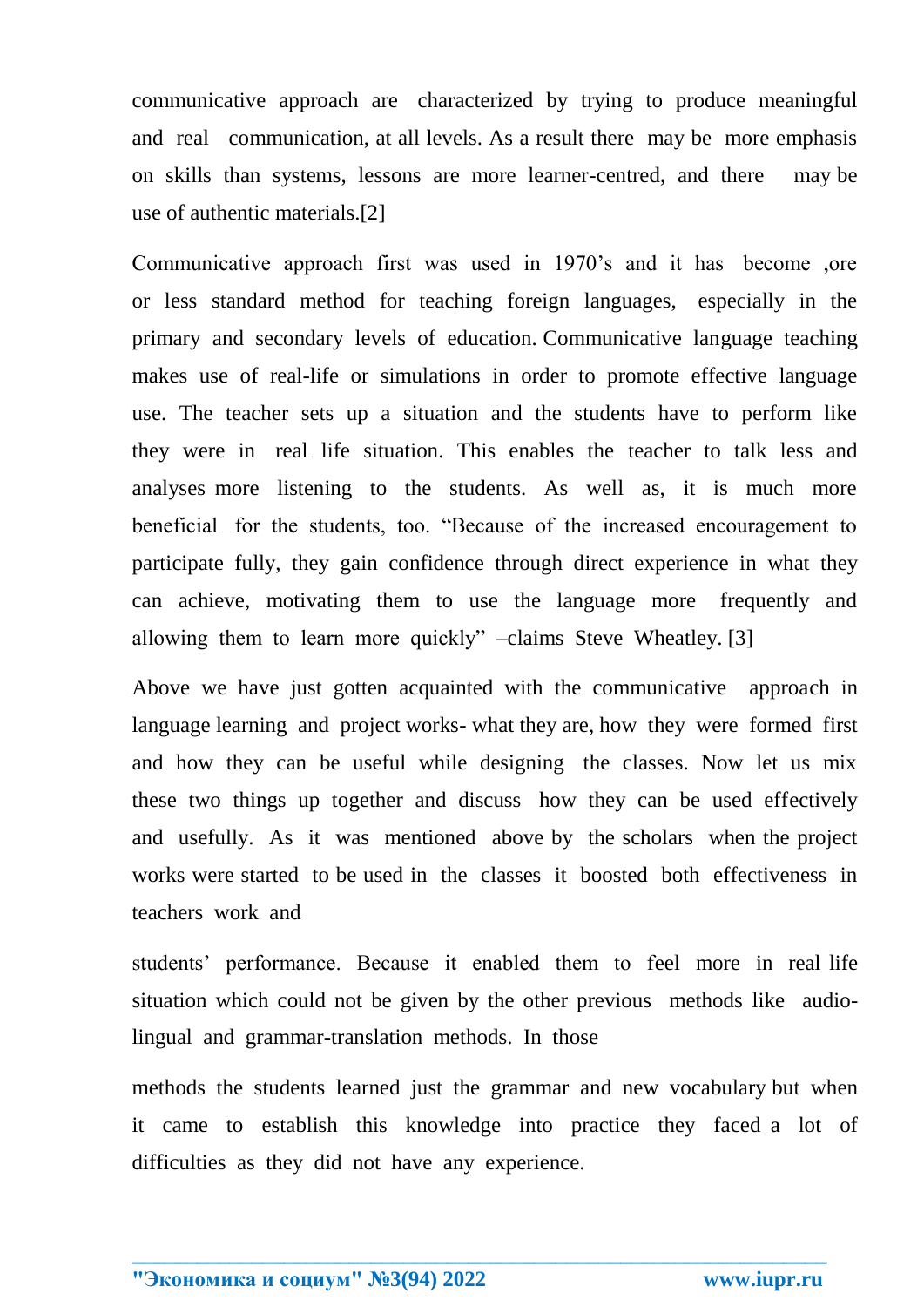Communicative way of teaching foreign language eliminated this problem noticeably. Since in this method they can imagine themselves in every single situation of the life and learn through it.

As well as, it gives really a lot of important opportunities for the teacher to monitor the erformances of his/her students. The best way of implementing communicative approach into practice is absolutely through project works. For instance, teacher may give the students a project like taking interview from tourists foreign countries about their job satisfaction. In this procedure, first the students will have the opportunity to talk with the native speakers of the language, secondly they can gather a lot of interesting information about jobs and overviews of the foreigners and thirdly they will boost their speaking-listening capability during the project and while defence.

To conclude, project works might give both students and the teachers a treasure of practicing communicative skills as they are full of communication. Teacher can make use of them to be more effective during the classes and monitor the success of their students better. Students can take the advantage of practising their productive skills such as listening and speaking, as well as feeling like they were in the same atmosphere.

## **References:**

1. jalt-publications.org/tlt/articles/2044-project-work-languagelearning

2. teachingenglish.org.uk/article/communicative-approach

3. windsor.ru/english/jobs/moscow\_life/approach.php

4. Borich, G. D. and Tombari, M.C. 1995. Educational Psychology:

A Contemporary Approach. New York: Harper Collins College.

5. Chang, S-J. 2000. "No More English-Savvy Dummies or Fluent

Fools: A CommunicativeApproach of Teaching English Conversation" English Teaching and